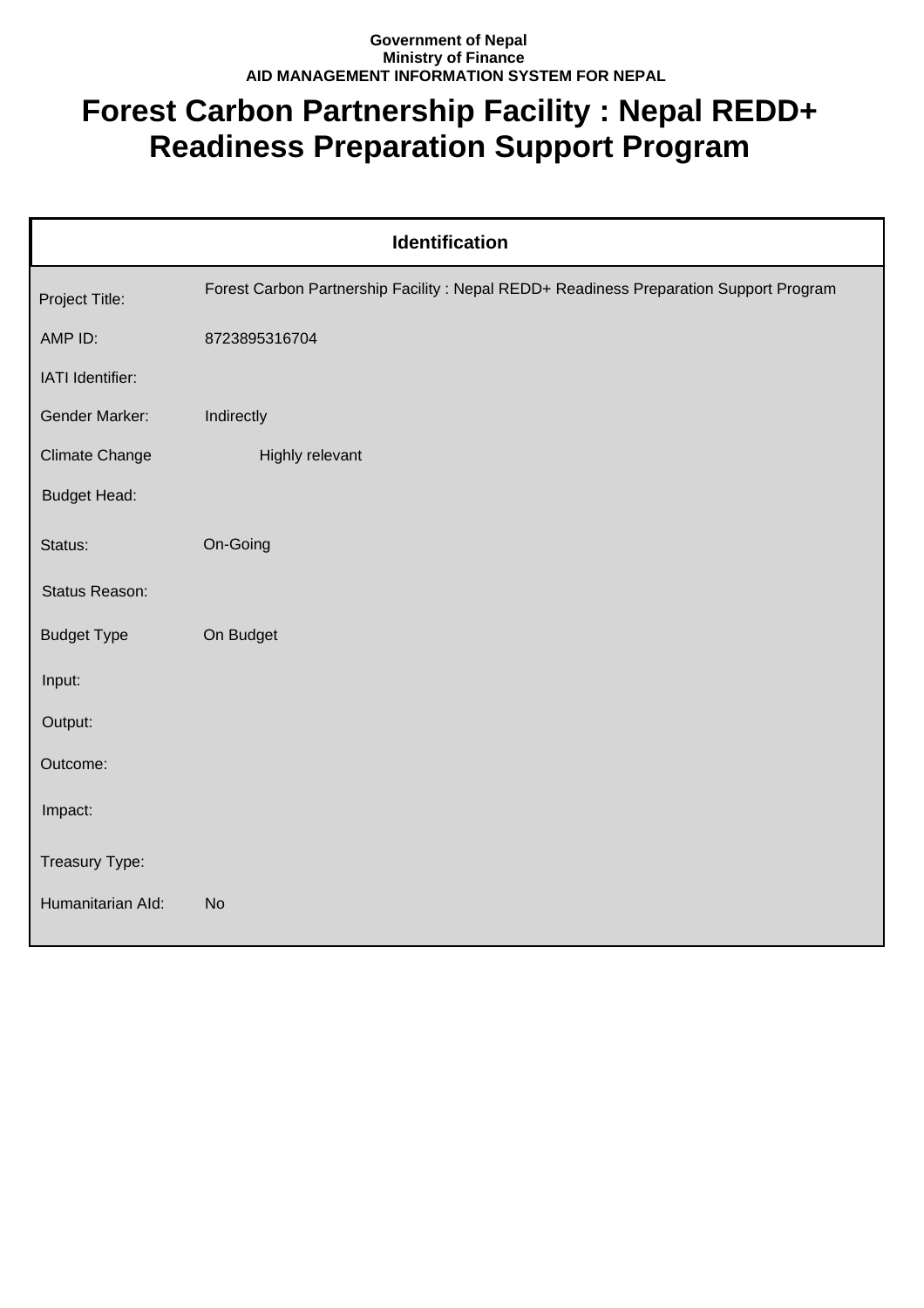| Location     |            |
|--------------|------------|
| Location     | Percentage |
| <b>NEPAL</b> | 100.0%     |

| <b>National Plan</b>                                                                                                              |            |
|-----------------------------------------------------------------------------------------------------------------------------------|------------|
| Program                                                                                                                           | Percentage |
| [Forest and Soil Conservation ] [ Macroeconomic Policy and Economic Development Policy  <br>  [ National Development Plan (NDP) ] | 100.0%     |

| <b>Sector</b>                        |            |
|--------------------------------------|------------|
| Sector                               | Percentage |
| Nepal Sector Classification FOREST 0 | 100.0%     |

| <b>Implementing/Executing Agency</b>     |        |  |
|------------------------------------------|--------|--|
| <b>Implementing Agency</b>               |        |  |
| Ministry of Forest and Soil Conservation | 100.0% |  |
| <b>Executing Agency</b>                  |        |  |
| Ministry of Forest and Soil Conservation | 100.0% |  |
| <b>Responsible Organization</b>          |        |  |
| Ministry of Forest and Soil Conservation | 100.0% |  |
| Donor                                    |        |  |
| <b>World Bank Trust Funds</b>            | 0.0%   |  |

| <b>Funding</b>                |                       |                    |                               |            |                     |
|-------------------------------|-----------------------|--------------------|-------------------------------|------------|---------------------|
| Transaction<br>Date           | Type of<br>Assistance | Mode of<br>Payment | Post Earthquake<br>Assistance | Commitment | <b>Disbursement</b> |
| <b>World Bank Trust Funds</b> |                       |                    |                               |            |                     |
| <b>UNDISBURSED BALANCE</b>    |                       | null               |                               |            |                     |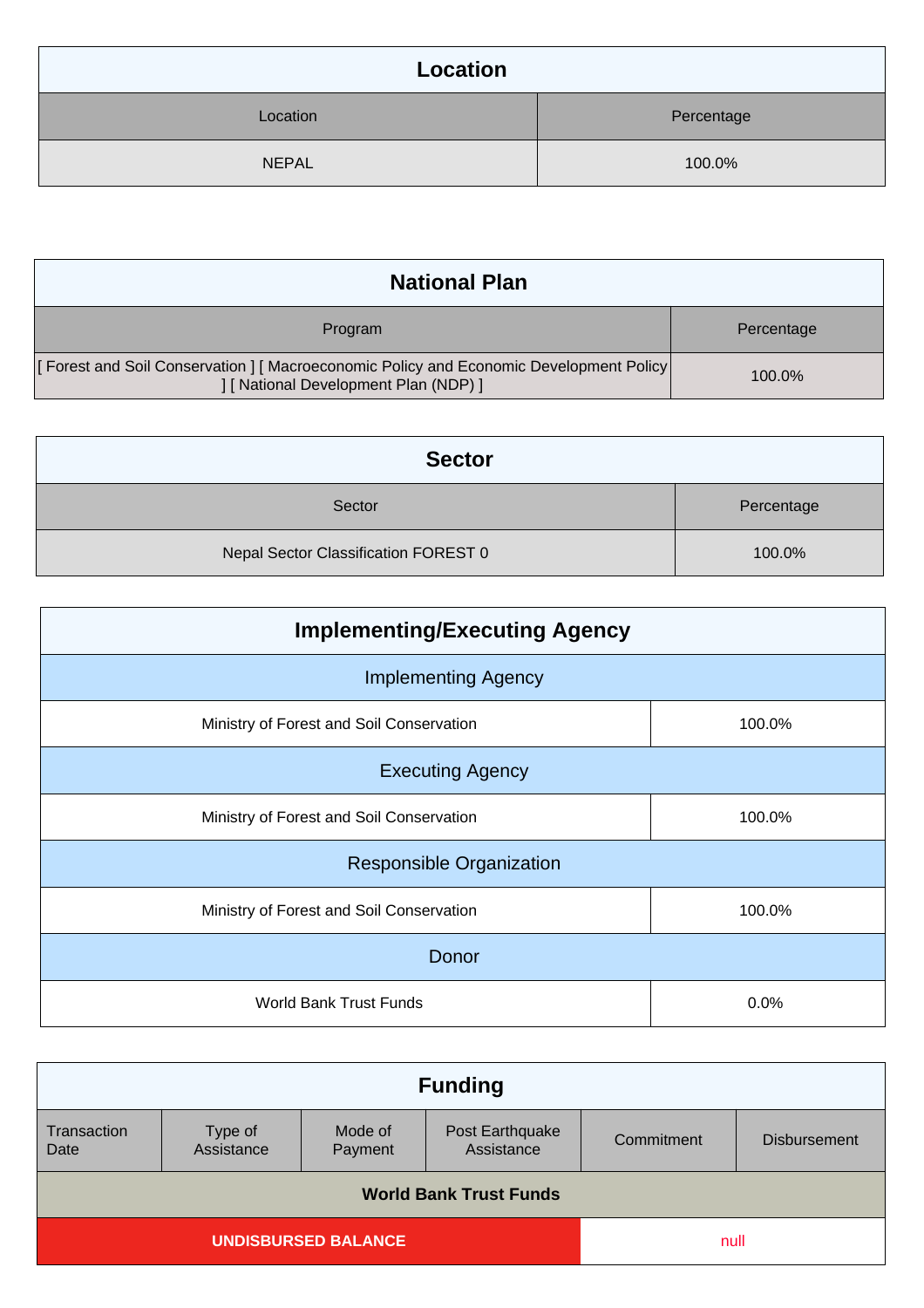| Transaction<br>Date            | Type of<br>Assistance           | Mode of<br>Payment | Post Earthquake<br>Assistance | Commitment | <b>Disbursement</b> |
|--------------------------------|---------------------------------|--------------------|-------------------------------|------------|---------------------|
|                                |                                 |                    | <b>Actual</b>                 |            |                     |
| 1/20/2017                      | Grant Aid                       | Reimbursable       | No                            | 5,200,000  | O                   |
| 5/18/2017                      | <b>Grant Aid</b>                | Reimbursable       | No                            | 0          | 400,000             |
| 6/30/2018                      | Grant Aid                       | Reimbursable       | No                            | 0          | 79,815              |
| 6/30/2019                      | Grant Aid                       | Reimbursable       | No                            | 10         | 1,289,308           |
| 6/12/2020                      | Grant Aid                       | Reimbursable       | No                            | 0          | 1,092,653           |
| 5/14/2021                      | <b>Grant Aid</b>                | Reimbursable       | No                            | 0          | 421,690             |
| 7/14/2018                      | Concessional Loan<br>Assistance | Reimbursable       | No                            | 0          | 310,259             |
| <b>Total</b>                   |                                 |                    | 5,200,000                     | 3,593,725  |                     |
| Total (World Bank Trust Funds) |                                 |                    | 5,200,000                     | 3,593,725  |                     |
| <b>UNDISBURSED BALANCE</b>     |                                 |                    | 1,606,275                     |            |                     |

## **Progress Achieved** Progress Achieved: Key Problems: Steps Taken to Solve Problems: